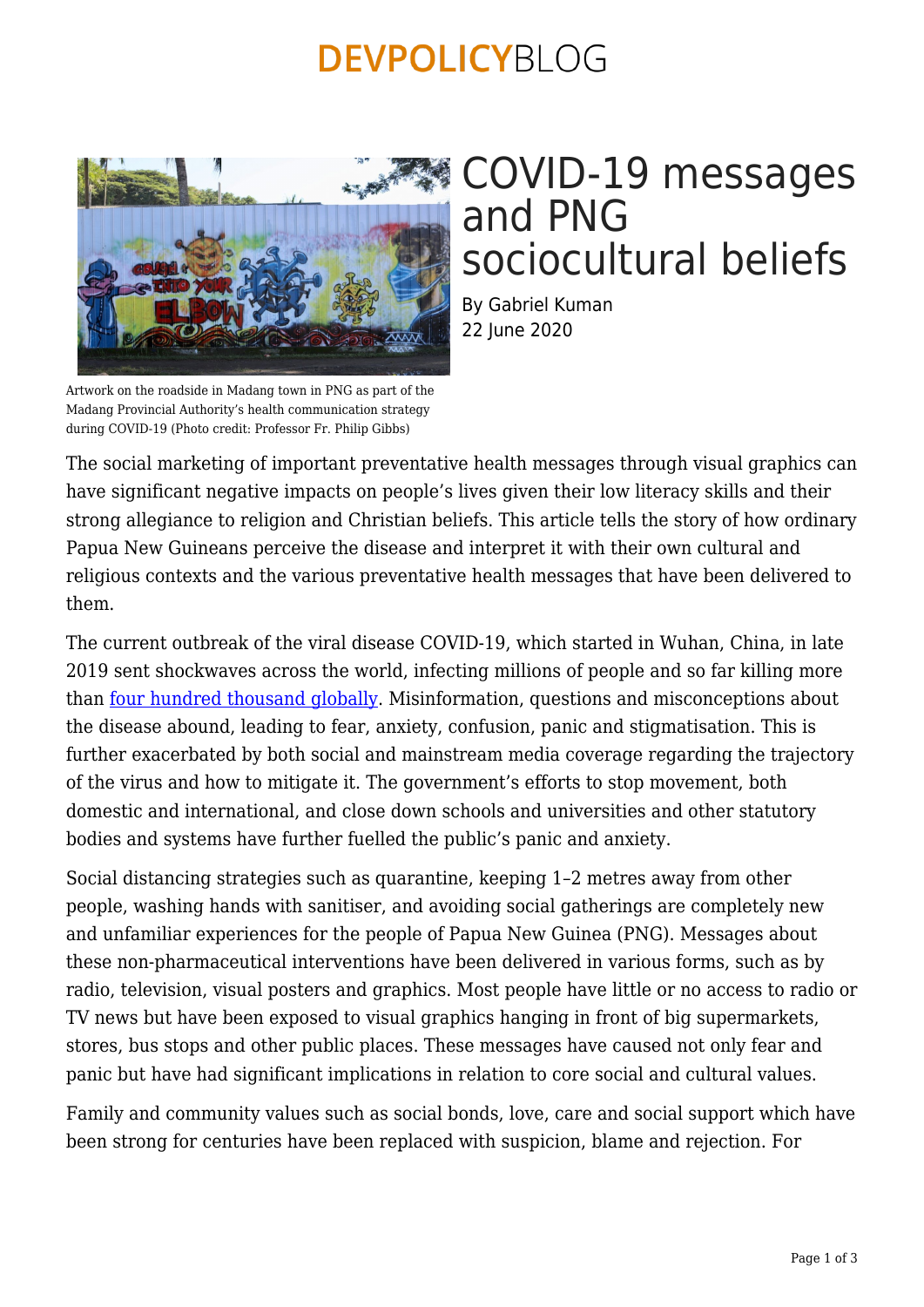# **DEVPOLICYBLOG**

instance, a family from Simbu Province who lived in Sisiak Settlement in the Madang Province for many years decided to return to Simbu in March during the one week "grace period" before the lockdown of the Highlands Highway became effective. When they arrived in Simbu, no one was willing to take them into their house. They were seen as carriers of the virus and rejected. Their immediate families refused to welcome them home and provide food and accommodation. They felt unwelcomed and strange in their own land.

In another scenario, an East New Britain woman who tested positive to COVID-19 [complained](https://www.thenational.com.pg/leave-my-family-out-i-will-deal-with-it/) that she and her family had been stigmatised by the community, and negative media reports. Indeed, she complained of media sensationalism and threatened to sue the mainstream media companies for defamation based on human rights abuse.

These experiences demonstrate how preventative health messages about COVID-19 are received, understood and interpreted through people's own social contexts and realities. Misconceptions about disease transmission could put people at risk and make them vulnerable. Similar experiences were seen among Papua New Guineans when the first cases of the HIV/AIDS epidemic were detected in 1987. As [Dundon and Wilde](https://onlinelibrary.wiley.com/doi/abs/10.1002/j.1834-4461.2007.tb00001.x) recorded, most people blamed the outsiders as carriers of HIV without considering their own social and cultural factors that facilitated the viral transmission.

While public health prevention and promotion messages are important to mitigate the spread of a disease of such magnitude as COVID-19, it is also imperative to consider the potential negative implications they may have. The visual representations of the disease as cartoon-like creatures with horns popping out of their heads, sharp long teeth and flame-like tongues sticking out of their mouths are reminiscent of religious images of Satan and the Devil. While commenting on the graphic shown in the featured image, one woman in her mid-fifties said: "*Ol komkom ino save lotu so Satan kam blo kilim ol i dai* [The Chinese are not Christians so Satan comes to kill them]." As [Aletia Dundas has written](https://devpolicy.org/faith-and-health-in-the-time-of-covid-19-20200512-2/), most Christians in PNG view major disasters and disease epidemics as divine punishments for sinful behaviours.

Religious fanatics and so-called street preachers have taken advantage of the situation, preaching in towns, streets, and villages about COVID-19 as a sign of the End Times, Last Days or Second Coming of Christ – something that most Pacific Christian leaders have cautioned against as dangerous, as alluded to in Dundas' article. Still, others, [as reported by](https://devpolicy.org/god-health-and-covid-19-in-remote-papua-new-guinea-20200416/) [Monica Minnegal and Peter Dwyer,](https://devpolicy.org/god-health-and-covid-19-in-remote-papua-new-guinea-20200416/) believe falsely that God is protecting PNG from COVID-19. While this may sound as indoctrination and is incongruent to established medical explanations, it is consistent with and in some cases confirms people's religious beliefs and explanations. The rapid growth of religious fundamentalism in PNG poses great risks to both